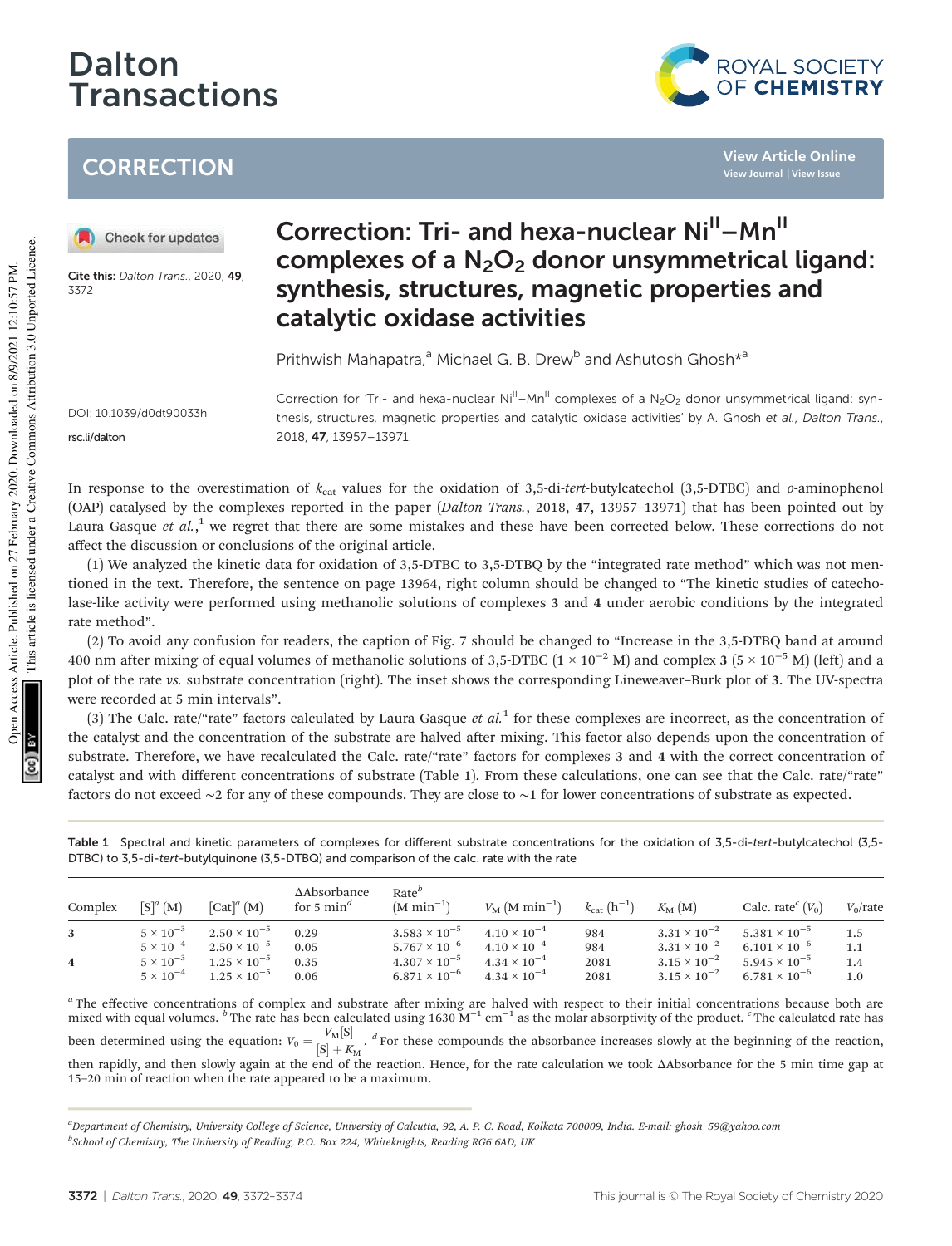#### Dalton Transactions Correction

(4) The kinetic parameters for the oxidation of *o*-aminophenol in the original paper were calculated by the "integrated rate method". We agree that calculation of  $k_{cat}$  for oxidation of *o*-aminophenol by the "integrated rate method" is a mistake considering the high  $\varepsilon$  value of APX. Moreover, we noticed that after about 2 hours of time the absorbance apparently becomes constant, and we used that incorrectly as  $A_{\alpha}$ , but the constant absorbance is probably due to polymerization or formation of other compounds. Hence, in the original report, the catalytic activities were grossly overestimated and we obtained incongruous  $k_{\text{cat}}$  values.



Fig. 1 (A) Increase in absorbance at around 425 nm, after mixing equal volumes of methanolic solutions of o-aminophenol (2 × 10<sup>-2</sup> M) and complex 3 (2 × 10<sup>-5</sup> M) (left) and complex 4 (1 × 10<sup>-5</sup> M) (right). The spectra were recorded at 3 min intervals (0–24 min). (B) Plot of the rate vs. substrate concentration (left) and the corresponding Lineweaver–Burk plot (right) for complex 3. (C) Plot of the rate vs. substrate concentration (left) and the corresponding Lineweaver–Burk plot (right) for complex 4.